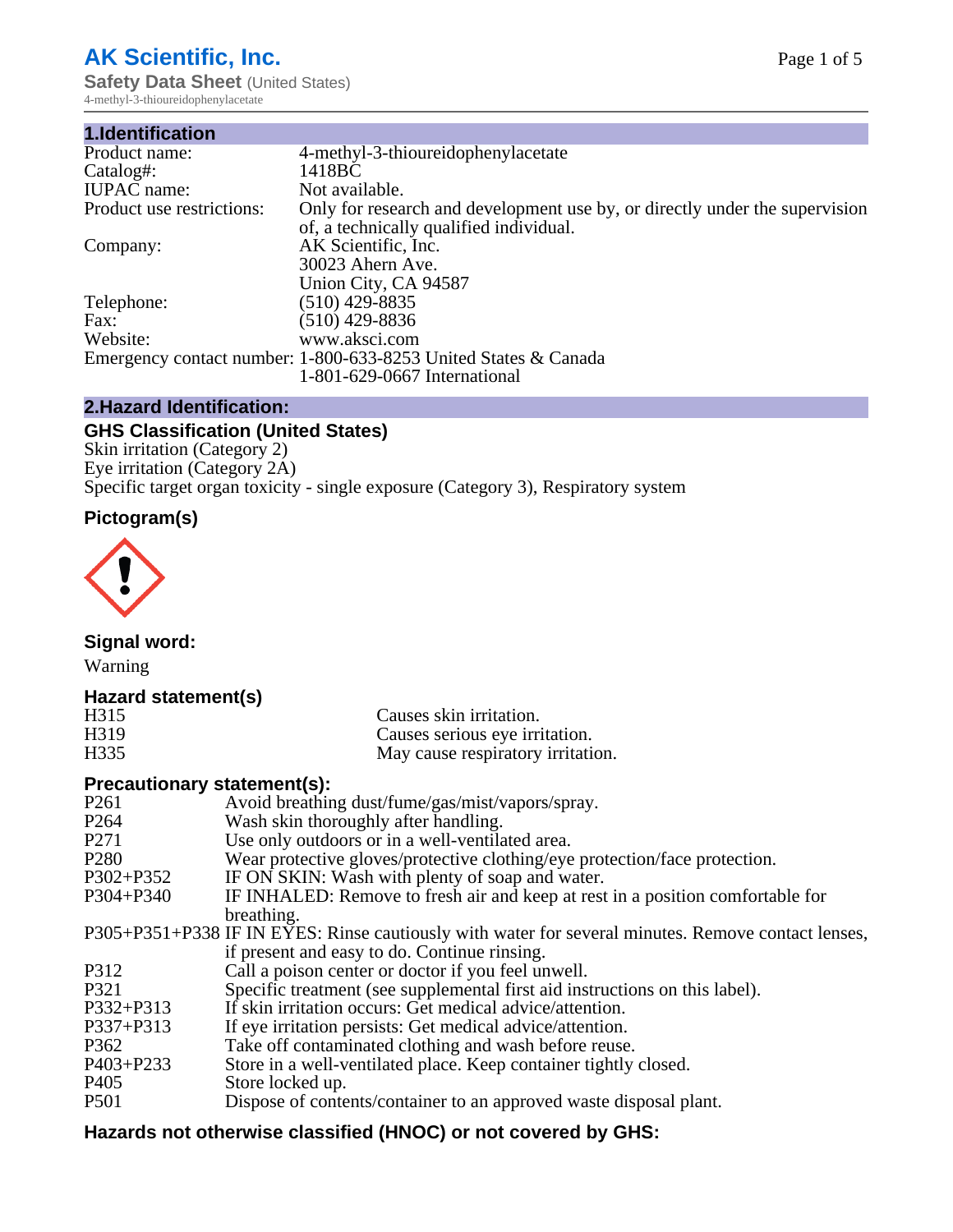#### None

#### **3.Composition/Information on Ingredients**

Purity:<br>EC:

Synonyms: Not available. CAS#:<br>Purity: 98% 98% Not available.

#### **4. First Aid Measures**

**General Information:** Immediately remove any clothing contaminated by the product. Move out of dangerous area. Consult a physician and show this safety data sheet.

**Inhalation:** Move person to fresh air. If not breathing, give artificial respiration. If breathing is difficult, give oxygen. Obtain medical aid.

**Skin contact:** Immediately flush skin with running water for at least 15 minutes while removing contaminated clothing and shoes. Wash clothing before reuse. Obtain medical aid immediately. **Eye contact:** Immediately flush open eyes with running water for at least 15 minutes. Obtain medical aid immediately.

**Ingestion:** Do NOT induce vomiting without medical advice. Rinse mouth with water. Never administer anything by mouth to an unconscious person. Obtain medical aid immediately.

**Most important symptoms and effects, both acute and delayed:** No further information available. Please see sections 2 and 11.

**Indication of any immediate medical attention and special treatment needed:** No further information available.

#### **5. Fire Fighting Measures**

**Suitable extinguishing media:** Use water spray, dry chemical, carbon dioxide, or chemical foam. **Specific hazards arising from the chemical:** Carbon oxides, Nitrogen oxides, Sulfur oxides. **Advice for firefighters:** As in any fire, wear a NIOSH-approved or equivalent, pressure-demand, self-contained breathing apparatus and full protective gear. During a fire, irritating and highly toxic gases may be generated by thermal decomposition or combustion.

#### **6. Accidental Release Measures**

**Personal precautions, protective equipment and emergency procedures:** Wear protective equipment and keep unprotected personnel away. Ensure adequate ventilation. Remove all sources of ignition. Prevent further leak or spill if safe to do so. For personal protective equipment, please refer to section 8.

**Environmental precautions:** Do not let product enter drains, other waterways, or soil.

**Methods and materials for containment and cleaning up:** Prevent further leak or spill if safe to do so. Vacuum, sweep up, or absorb with inert material and place into a suitable disposal container. Consult local regulations for disposal. See section 13 for further disposal information.

#### **7. Handling and Storage**

**Precautions for safe handling:** Avoid contact with skin, eyes, and personal clothing. Wash hands thoroughly after handling. Avoid breathing fumes. Use only with adequate ventilation. Wear suitable protective clothing, gloves, and eye/face protection. Keep away from sources of ignition. Minimize dust generation and accumulation. Keep container tightly closed. Open and handle container with care. Do not eat, drink, or smoke while handling.

**Conditions for safe storage, including any incompatibilities:** Store in a tightly-closed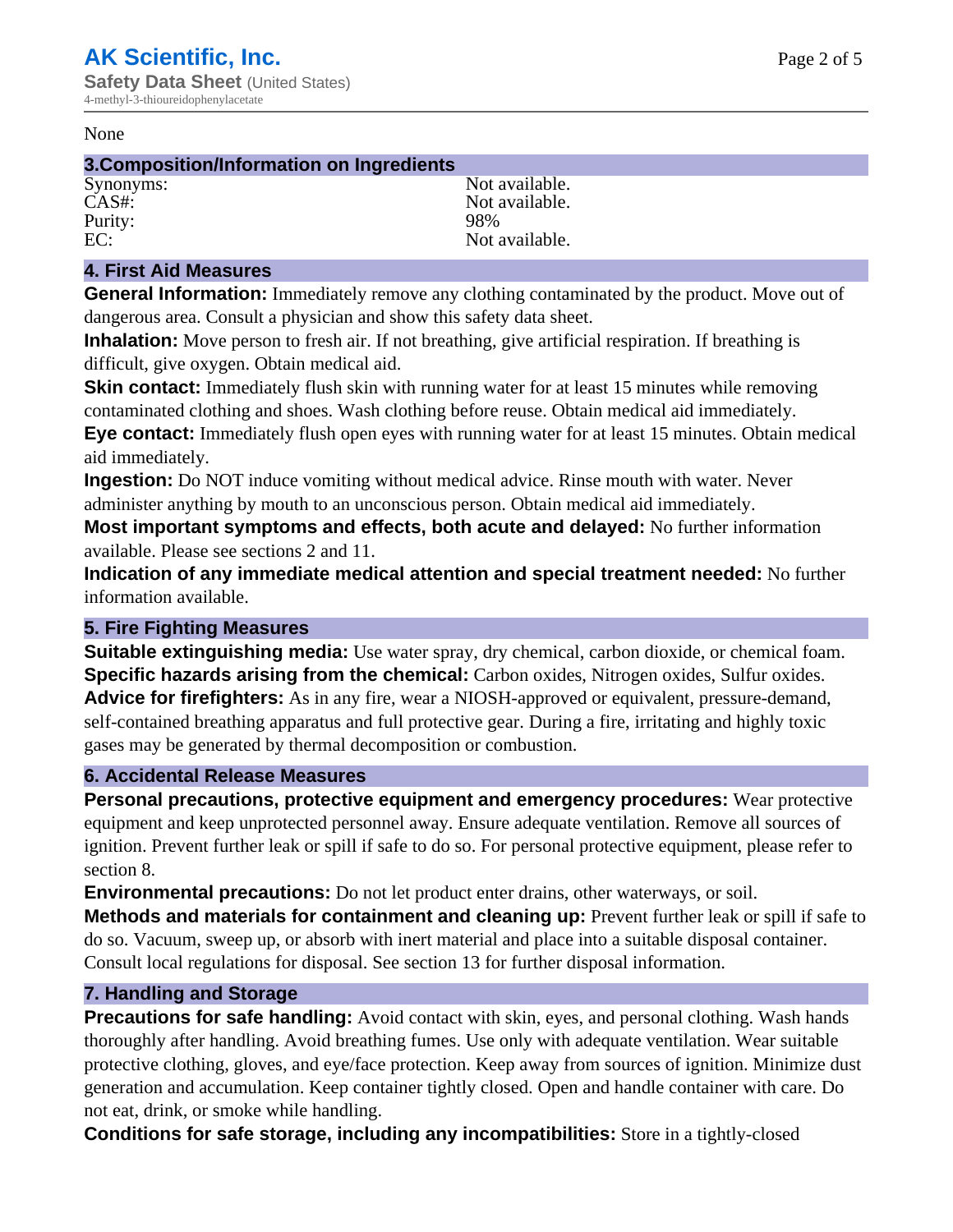container when not in use. Store in a cool, dry, well-ventilated area away from incompatible substances. Keep away from sources of ignition. ,Store long-term in a cool, dry place.

#### **8. Exposure Controls/Personal Protection**

#### **Exposure limits:**

| OSHA PEL:  | Not available. |
|------------|----------------|
| NIOSH REL: | Not available. |
| ACGIH TLV: | Not available. |

**Appropriate engineering controls:** Avoid contact with skin, eyes, and clothing. Wash hands before breaks and immediately after handling the product. Facilities storing or utilizing this material should be equipped with an eyewash fountain. Use adequate general and local exhaust ventilation to keep airborne concentrations low.

| <b>Personal protection</b> |                |
|----------------------------|----------------|
| Eyes:                      | Not Available. |
| Hands:                     | Not Available. |
| Skin and body:             | Not Available. |
| Respiratory:               | Not Available. |

#### **9. Physical and Chemical Properties**

| <b>Physical State:</b>            | Not available.        |
|-----------------------------------|-----------------------|
| Molecular Formula:                | C10H10N2O3S           |
| Molecular Weight:                 | 238.26                |
| Odor:                             | Not available.        |
| pH:                               | Not available.        |
| <b>Boiling Point Range:</b>       | Not available.        |
| Freezing/Melting Point:           | Not available.        |
| <b>Flash Point:</b>               | Not available.        |
| <b>Evaporation Rate:</b>          | Not available.        |
| Flammability (solid, gas):        | Please see section 2. |
| <b>Explosive limits:</b>          | Not available.        |
| Vapor Pressure:                   | Not available.        |
| Vapor Density:                    | Not available.        |
| Solubility:                       | Not available.        |
| <b>Relative Density:</b>          | Not available.        |
| Refractive Index:                 | Not available.        |
| Volatility:                       | Not available.        |
| <b>Auto-ignition Temperature:</b> | Not available.        |
| Decomposition Temperature:        | Not available.        |
| <b>Partition Coefficient:</b>     | Not available.        |

#### **10. Stability and Reactivity**

Reactivity: Not available.<br>
Chemical stability: Stable under re Possibility of hazardous reactions: Conditions to avoid: Dust generation. Incompatible materials: Strong oxidizing agents.

# **11. Toxicological Information**

RTECS# Not available. Acute toxicity: Not available.<br>
Routes of exposure: This is a multiple in the link of exposure in the link of the link of exposure. Symptoms related to the physical,chemical and toxicological characteristics:

# Stable under recommended temperatures and pressures.<br>Not available. Hazardous decomposition products: Carbon oxides, Nitrogen oxides, Sulfur oxides.

Inhalation,eye contact, skin contact, ingestion. Skin contact may result in inflammation characterized by itching, scaling, reddening,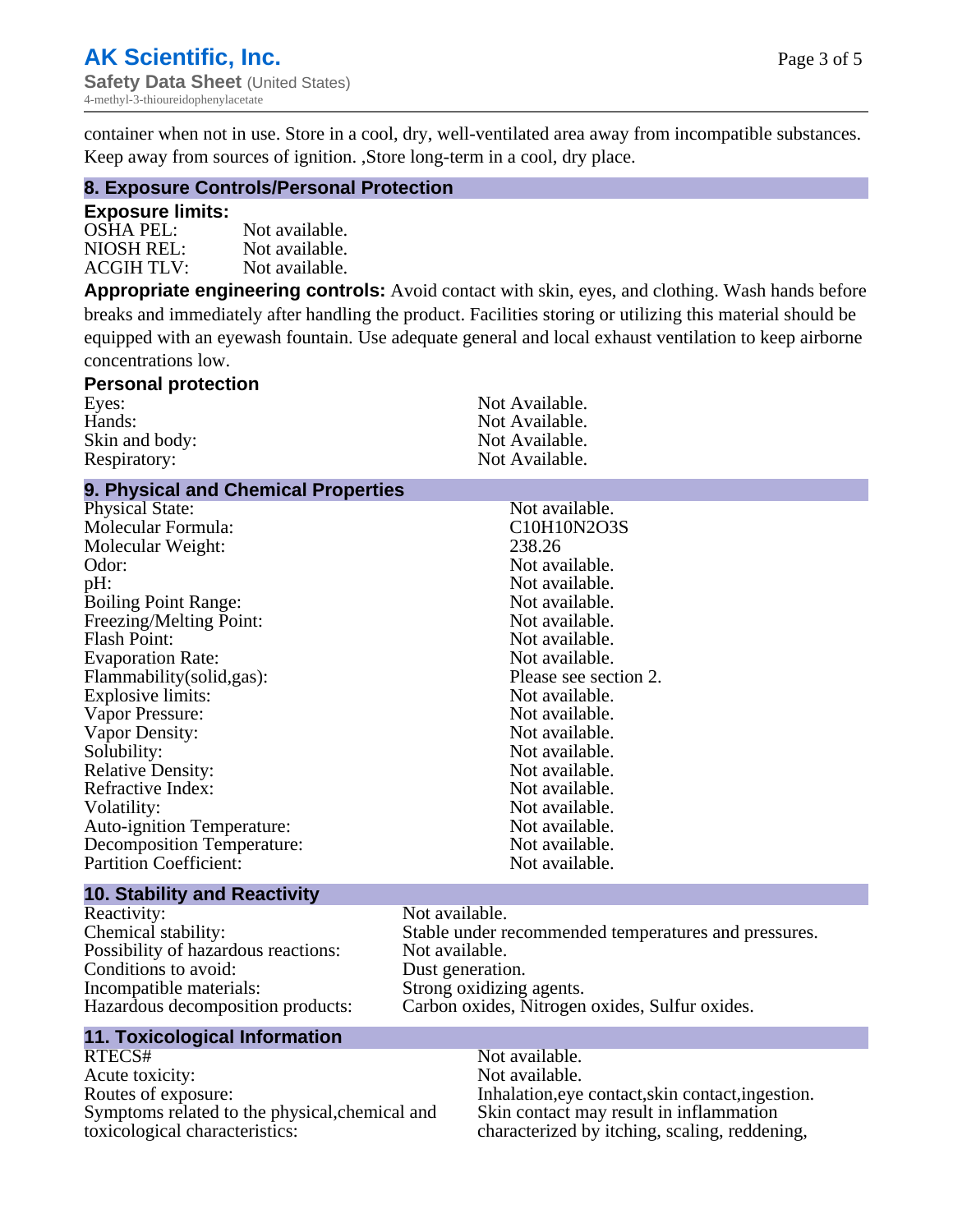- blistering, pain or dryness. Eye contact may result in redness, pain or severe eye damage. Inhalation may cause irritation of the lungs and respiratory system. Overexposure may result in serious illness or death.

#### **Carcinogenicity**

| IARC: | Not classified.                                                                                       |
|-------|-------------------------------------------------------------------------------------------------------|
| NTP:  | Not listed.                                                                                           |
| OSHA: | Not Available                                                                                         |
|       | Acute toxic effects: Inflammation of the eye is characterized by redness, watering, and itching. Skin |
|       | inflammation is characterized by itching, scaling, reddening, or, occasionally,                       |
|       | blistering.                                                                                           |

| <b>12. Ecological Information</b>                                                                                                                                                                                        |                                                           |                                                                                                                        |  |
|--------------------------------------------------------------------------------------------------------------------------------------------------------------------------------------------------------------------------|-----------------------------------------------------------|------------------------------------------------------------------------------------------------------------------------|--|
| Ecotoxicity:<br>Persistence and degradability:<br>Bioaccumulative potential:<br>Mobility in soil:<br>Other adverse effects:                                                                                              |                                                           | Not available.<br>Not available.<br>Not available.<br>Not available.<br>Not available.                                 |  |
| <b>13. Disposal Considerations</b>                                                                                                                                                                                       |                                                           |                                                                                                                        |  |
| Disposal of waste:<br>Disposal of packaging:                                                                                                                                                                             |                                                           | Not listed<br>Not listed                                                                                               |  |
| <b>14. Transportation Information</b>                                                                                                                                                                                    |                                                           |                                                                                                                        |  |
| <b>DOT (United States)</b><br>UN number:<br>Proper shipping name:<br>Transport hazard class:<br>Packing group:<br><b>IATA</b><br><b>UN Number:</b><br>Proper shipping name:<br>Transport hazard class:<br>Packing group: | Not DG                                                    | Not hazmat<br>Not available.<br>Not available.<br>Not available.<br>Not available.<br>Not available.<br>Not available. |  |
| <b>15. Regulatory Information</b>                                                                                                                                                                                        |                                                           |                                                                                                                        |  |
| <b>TSCA (United States)</b><br>Not Available.                                                                                                                                                                            |                                                           |                                                                                                                        |  |
| California Proposition 65:<br><b>NFPA Rating:</b>                                                                                                                                                                        | Not Available<br>Health:<br>Flammability:<br>Instability: | Not available.<br>Not available.<br>Not available.                                                                     |  |

#### **16. Additional Information**

Revision Date: 12/29/2021 Printed Date: 12/30/2021

*The information above is believed to be accurate and represents the best information currently available to us. However, we make no warranty of merchantability or any other warranty, express or implied, with respect to such information, and we assume no liability resulting from its use. Users should make their*